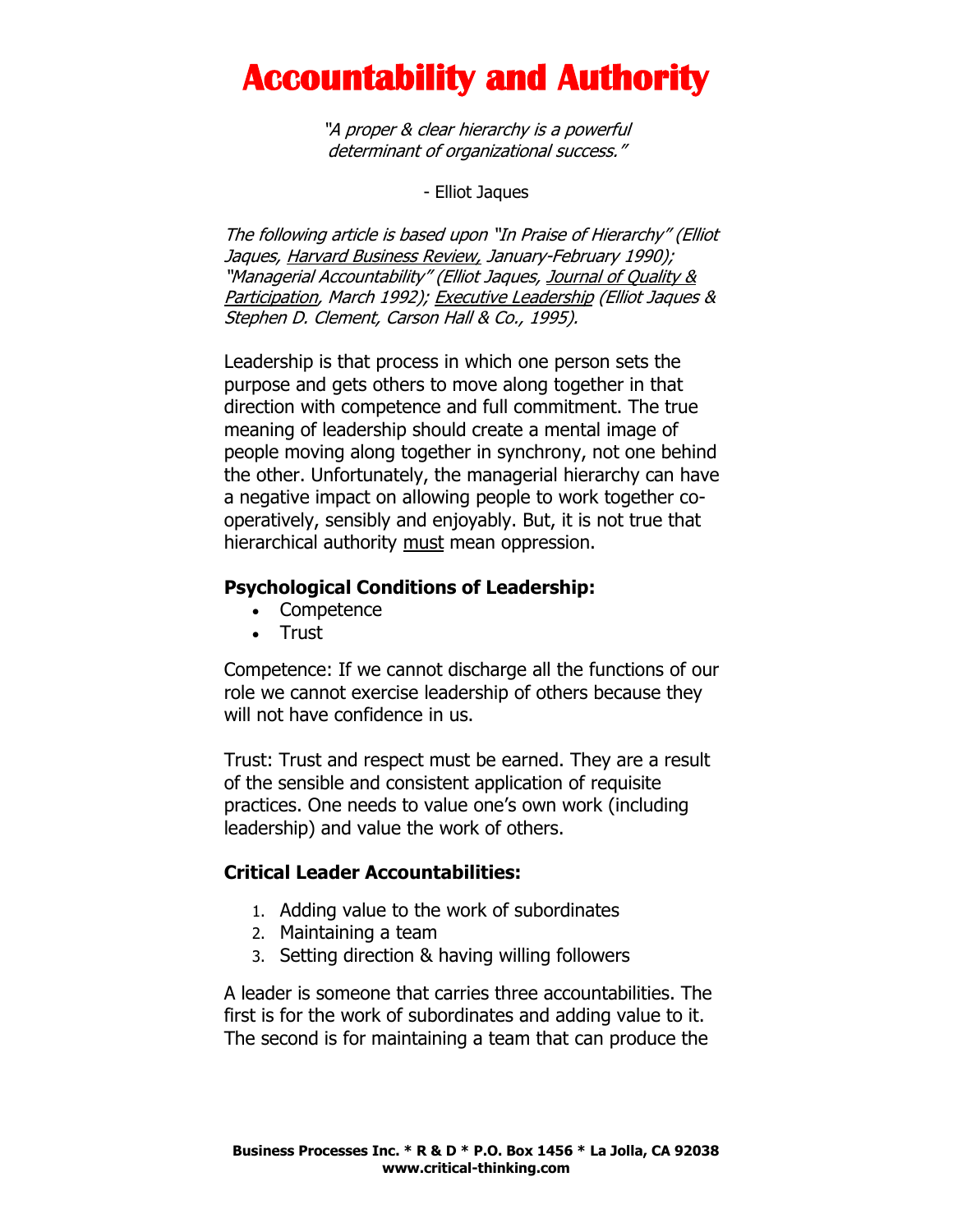# **Accountability and Authority**

required outputs. And the third is for setting direction and getting the team to follow willingly and enthusiastically.

#### **Minimal Authority:**

- Team membership
- Work assignments
- Give pay raises

A person cannot be held accountable unless he or she has the necessary and appropriate authority. There are basic minimum authorities that are essential if leaders are to be held accountable. One is the right to determine who is and who is not on the team. Another is the power to make work assignments. Finally, there is the power to carry out performance appraisals and to make decisions, not just recommendations, about raises and merit rewards.

Team leaders should be held accountable but this is only possible if they have the requisite authority to do the job.

#### **Collaboration**

One of the key characteristics of high performing organizations is that the members routinely collaborate. Building and sustaining collaboration is a prime managerial leadership accountability.

#### **Communication**

Task-assigning relationships must involve two-way communications. Managers, supervisors and project leaders can't simply issue orders and just expect their subordinates to do what they are told in an unquestioning manner. They must be able to rely on their team members to raise questions, volunteer advice, and debate issues as appropriate. The central issue is the quality of the relationship. Does it stifle or release effective interactions? Relationships are always either improving or worsening. An improving relationship fosters collaboration.

Managers must not only inform subordinates about their tasks but also the context within which those tasks fit.

Subordinates, on their side, must keep managers informed not just about their on-going progress but also about their